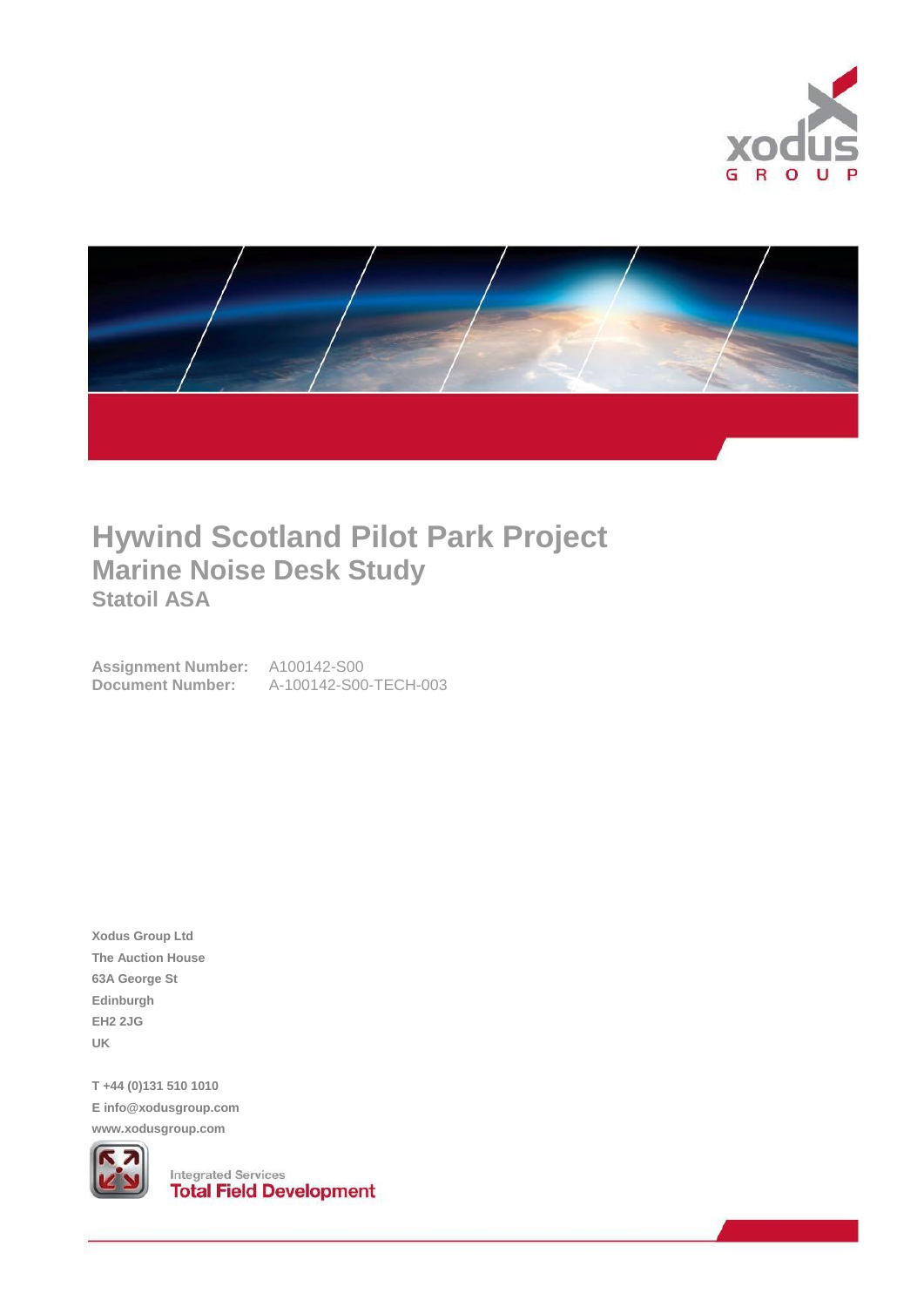



**Client: Statoil ASA** Document Type: Technical Note<br>Document Number: A-100142-S00-TECH-003

|            |          |                                 |                     |                      | 5F             |                           |
|------------|----------|---------------------------------|---------------------|----------------------|----------------|---------------------------|
| A01        | 02/04/15 | <b>Issued for Use</b>           | <b>AT</b>           | LF                   | LF             |                           |
| <b>R01</b> | 16/07/13 | <b>Issued for Client Review</b> | <b>SS</b>           | LF                   | LF             |                           |
| Rev        | Date     | <b>Description</b>              | <b>Issued</b><br>by | <b>Checked</b><br>by | Approved<br>by | <b>Client</b><br>Approval |

Hywind Scotland Pilot Park Project – Marine Noise Desk Study<br>Assignment Number: A100142-S00<br>Document Number: A-100142-S00-TECH-003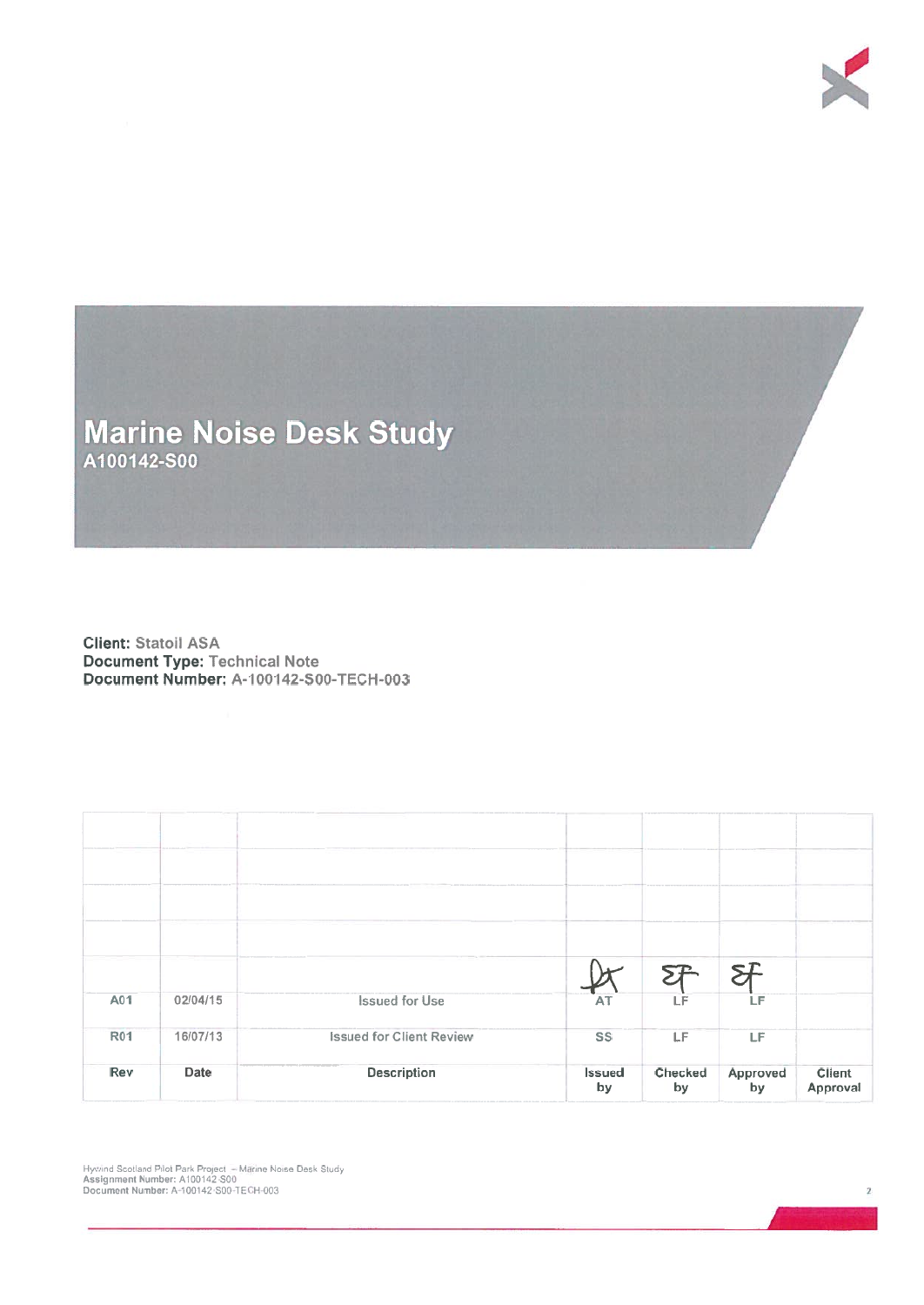

# **Table of Contents**

|                | <b>INTRODUCTION</b>                                                                                 | 4                                         |
|----------------|-----------------------------------------------------------------------------------------------------|-------------------------------------------|
| $\overline{2}$ | <b>ACOUSTIC CONCEPTS AND TERMINOLOGY</b>                                                            | 5                                         |
| 3              | SUGGESTED THRESHOLDS FOR ASSESSING THE EFFECTS OF SOUND ON MARINE<br><b>MAMMALS AND FISH</b>        | $\overline{7}$                            |
|                | 3.1<br>Injury<br>3.2<br>Mortality<br>3.3<br>Disturbance<br>3.4 Summary of Suggested Criteria        | $\overline{7}$<br>8<br>8<br>$\mathcal{G}$ |
| $\overline{4}$ | <b>REVIEW OF 'HYWIND I' UNDERWATER NOISE DATA</b>                                                   | 11                                        |
| 5              | FURTHER ANALYSIS RELATING TO HYWIND SCOTLAND                                                        | 13                                        |
|                | <b>Tonal Sound from Operation</b><br>5.1<br>5.2 Snapping Sound<br>5.3 Construction and Installation | 13<br>13<br>14                            |
| 6              | <b>DATA REQUEST</b>                                                                                 | 15                                        |
|                | <b>Operational Noise Data Request</b><br>6.1<br>6.2 Construction and Assembly Noise Data Request    | 15<br>15                                  |
| $\overline{7}$ | <b>CONCLUSIONS</b>                                                                                  | 16                                        |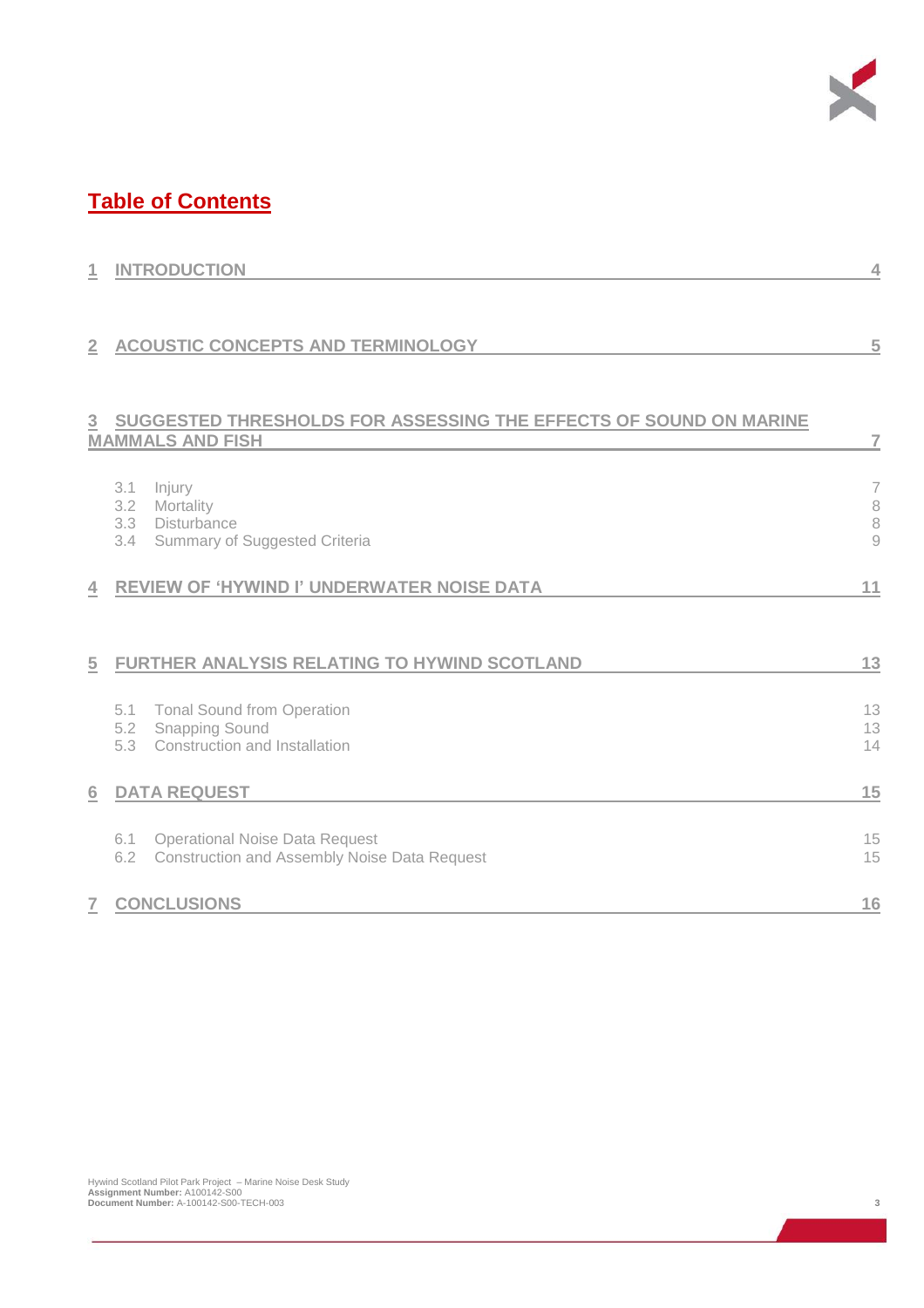

## **1 INTRODUCTION**

The Hywind turbine represents the world's first full-scale floating wind turbine. Statoil's concept for the Hywind turbine was to create a floating wind turbine that can be operated in waters in excess of 100 m depth that is based on conventional technology and has a simple substructure design. In 2009 a full-scale demonstration turbine (Hywind I) was installed 10 km off the Norwegian west-coast. This 2.3 MW turbine, which has been tested and operated successfully for the last four years, has been verified as a technically viable concept. In order to continue towards achieving the long term vision for developing floating wind on a commercial scale, Statoil is planning to develop a number of Pilot Parks which will be used to demonstrate technological improvements, operation of multiple units, and cost reductions in a park configuration. Hywind Scotland is the first of the pilot parks to be taken forward for development.

The Hywind Scotland pilot park will consist of up to five turbines with a maximum installed capacity of 30 MW. The turbines will be located between 720 and 1,500 m apart and will be attached to the seabed by a three-point mooring spread. Depending on seabed conditions, the moorings will be secured with the most suitable type of anchor. The anchor types currently under consideration include torpedo anchors, suction anchors or weight anchors. The mooring lines are likely to be composed of chains with a diameter extending out from the Hywind turbines to approximately 800 to 1,000 m.

Noise is readily transmitted underwater and there is potential for sound emissions from construction and operation of Hywind to affect marine mammals and fish. By using a floating structure, the installation noise is much reduced by removing the need for driven piles. However, there are likely to be noise impacts due to operation of the turbines as well as other construction activities, such as cable installation and use of vessels. At long ranges the introduction of additional noise could potentially cause short-term behavioural changes, for example to the ability of cetaceans to communicate and to determine the presence of predators, food, underwater features and obstructions. At close ranges and with high noise source levels, permanent or temporary hearing damage might occur, while at very close range, gross physical trauma is possible.

This report provides a high level overview of the potential impacts due to underwater noise from Hywind on the surrounding environment. In particular, this report reviews the underwater noise measurements and analysis previously undertaken by Statoil on the Hywind I demonstrator installed offshore Norway, to assess operational noise from the turbines. The report also makes recommendations for the types of impacts identified should be addressed in the EIA in terms of marine noise.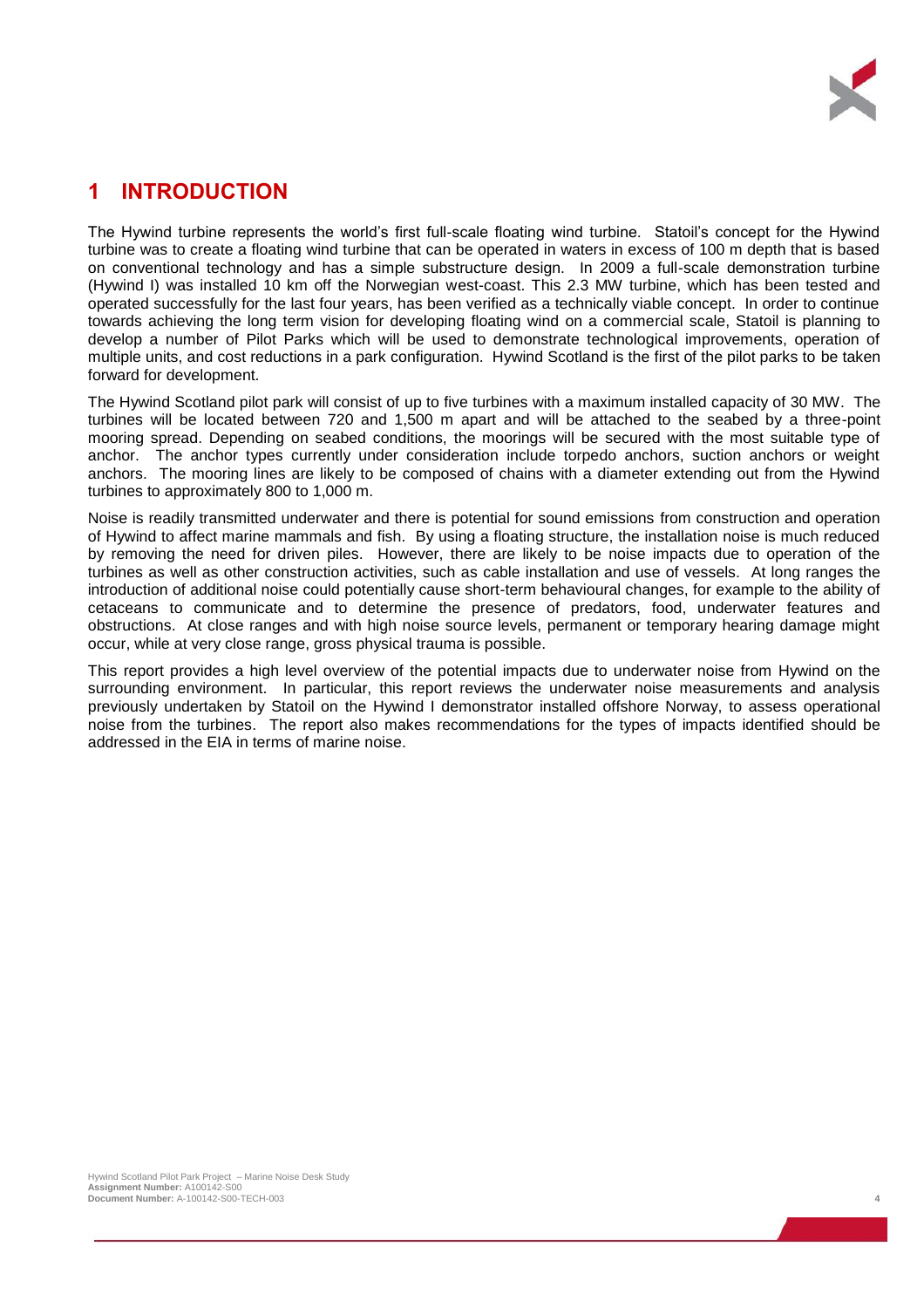

## **2 ACOUSTIC CONCEPTS AND TERMINOLOGY**

Sound travels through the water as vibrations of the fluid particles in a series of pressure waves. The waves comprise a series of alternating compressions (positive pressure variations) and rarefactions (negative pressure fluctuations). Because sound consists of variations in pressure, the unit for measuring sound is usually referenced to a unit of pressure, the Pascal (Pa). The unit usually used to describe sound is the decibel (dB) and, in the case of underwater sound, the reference unit is taken as 1 μPa, whereas airborne sound is usually referenced to a pressure of 20 μPa. To convert from a sound pressure level referenced to 20 μPa to one referenced to 1 μPa, a factor of 20 log (20/1) i.e. 26 dB has to be added to the former quantity. Thus a sound pressure of 60 dB re 20  $\mu$ Pa is the same as 86 dB re 1  $\mu$ Pa, although care also needs to be taken when converting from in air to in water noise levels due to the different sound speeds and densities of the two mediums. All underwater sound pressure levels in this report are described in dB re 1 μPa. In water the sound source strength is defined by its sound pressure level in dB re  $1\mu$ Pa, referenced back to a representative distance of 1 m from an assumed (infinitesimally small) point source. This allows calculation of sound levels in the far-field. For large distributed sources, the actual sound pressure level in the near-field will be lower than predicted.

There are several descriptors used to characterise a sound wave. The difference between the lowest pressure variation (rarefaction) and the highest pressure variation (compression) is the peak to peak (or pk-pk) sound pressure level. The difference between the highest variation (either positive or negative) and the mean pressure is called the peak pressure level. Lastly, the root mean square (rms) sound pressure level is used as a description of the average amplitude of the variations in pressure over a specific time window. These descriptions are show graphically in [Figure 2.1.](#page-4-0)



**Figure 2.1 Graphical representation of acoustic wave descriptors**

<span id="page-4-0"></span>Another useful measure of sound used in underwater acoustics is the Sound Exposure Level, or SEL. This descriptor is used as a measure of the total sound energy of an event or a number of events (e.g. over the course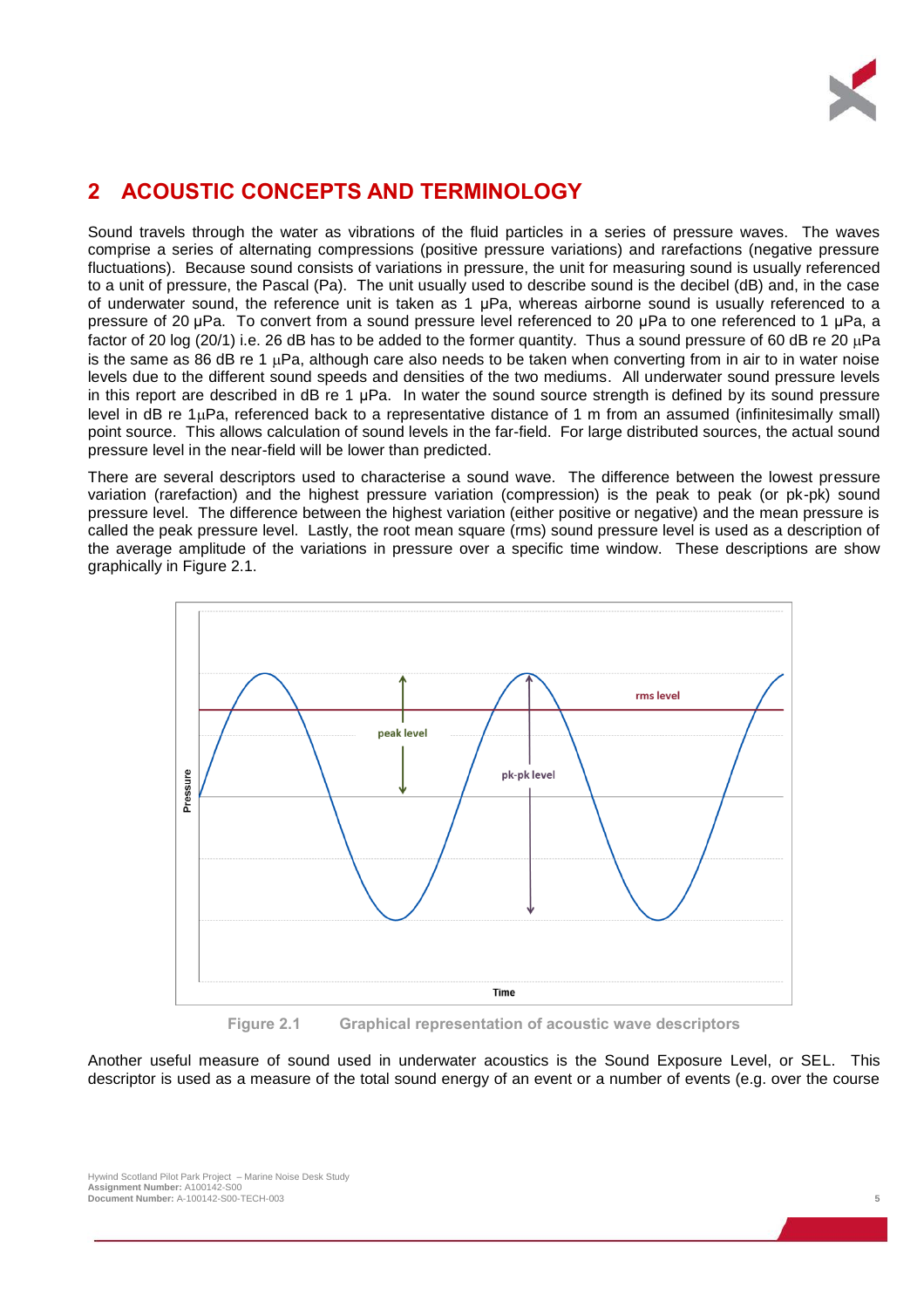

of a day) and is normalised to one second. This allows the total acoustic energy contained in events lasting a different amount of time to be compared on a like for like basis $^{\rm 1}.$ 

The frequency, or pitch, of the sound is the rate at which these oscillations occur and is measured in cycles per second, or Hertz (Hz). When sound is measured in a way which approximates to how a human would perceive it using an A-weighting filter on a sound level meter, the resulting level is described in values of dBA. However, the hearing faculty of marine mammals is not the same as humans, with marine mammals hearing over a wider range of frequencies and with a different sensitivity. It is therefore important to understand how an animal's hearing varies over the entire frequency range in order to assess the effects of sound on marine mammals. Consequently use can be made of frequency weighting scales to determine the level of the sound in comparison with the auditory response of the animal concerned. A comparison between the typical hearing response curves for fish, humans and marine mammals is shown in [Figure 2.2.](#page-5-0) (It is worth noting that hearing thresholds are sometimes shown as audiograms with sound level on the y axis rather than sensitivity, resulting in the graph shape being the inverse of the graph shown.)



<span id="page-5-0"></span>**Figure 2.2 Comparison between hearing thresholds of different animals**

Hywind Scotland Pilot Park Project – Marine Noise Desk Study **Assignment Number:** A100142-S00 **Document Number:** A-100142-S00-TECH-003 **6**

 $\overline{a}$ 

<sup>1</sup> *Historically, use was primarily made of rms and peak sound pressure level metrics for assessing the potential effects of sound on marine life. However, the SEL is increasingly being used as it allows exposure duration and the effect of exposure to multiple events to be taken into account.*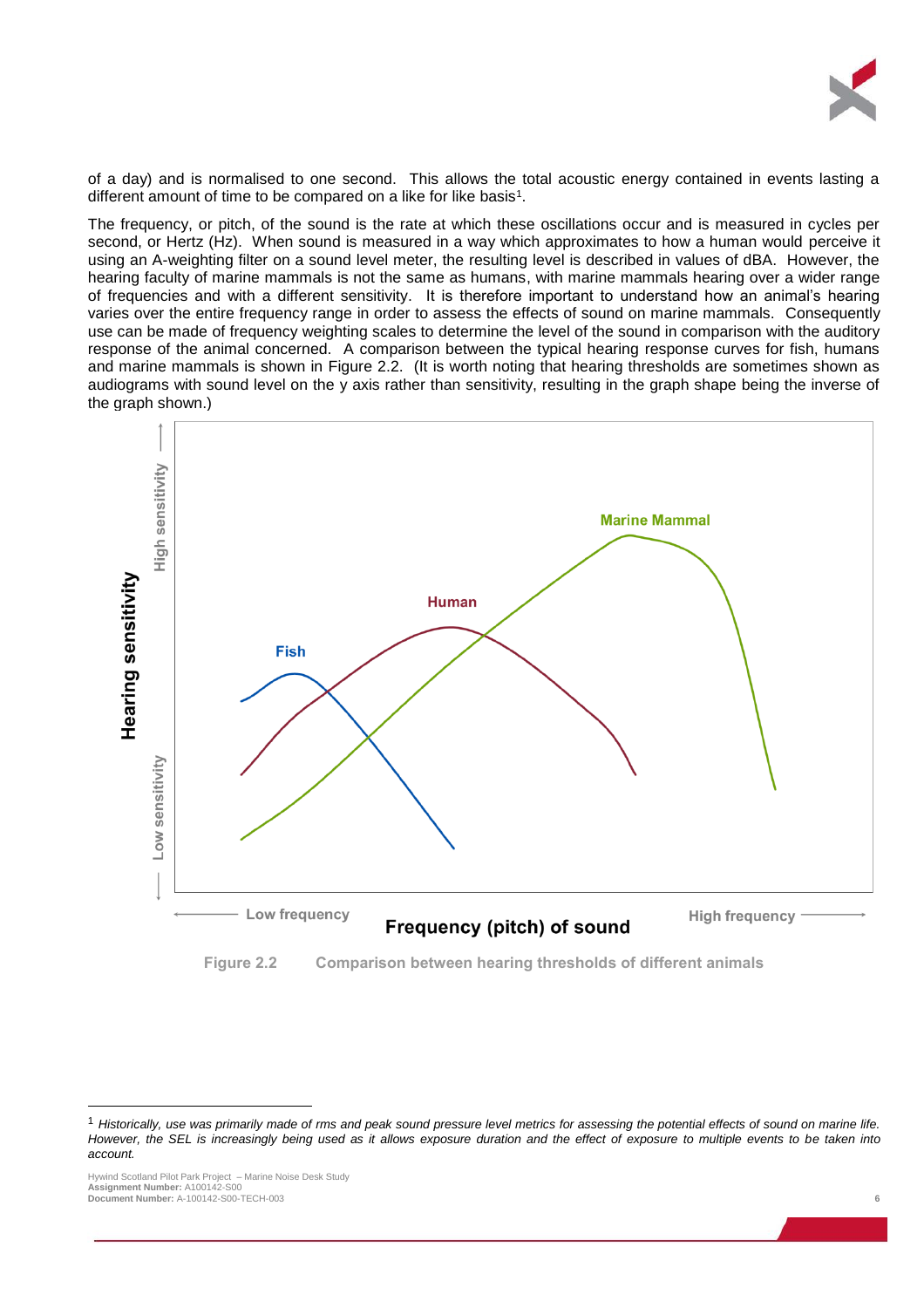

### **3 SUGGESTED THRESHOLDS FOR ASSESSING THE EFFECTS OF SOUND ON MARINE MAMMALS AND FISH**

### **3.1 Injury**

A number of thresholds or methods for determining thresholds exist (e.g. the dB<sub>ht</sub> method described by Nedwell et al. 2007) and each has advantages and disadvantages. For marine mammals, JNCC guidance recommends using the injury criteria proposed by Southall *et al.* 2007, which are based on a combination of linear (i.e. un-weighted) peak pressure levels and mammal hearing weighted (M-weighted) sound exposure levels (SEL). The M-weighting function is designed to represent the bandwidth for each group where acoustic exposures can have auditory effects and is shown graphically in [Figure 3.1.](#page-6-0)



<span id="page-6-0"></span>**Figure 3.1 M-weighting functions for pinnipeds and cetaceans in water (lf = low-frequency, mf = midfrequency, hf = high-frequency, pw = pinniped in water)**

The proposed injury criteria for single and multiple pulses described by Southall *et al.* are a peak pressure level of 230 dB re 1  $\mu$ Pa and an M-weighted Sound Exposure Level (SEL) of 198 dB re 1  $\mu$ Pa<sup>2</sup>s for all cetaceans. These injury criteria values are derived from values for onset of Temporary Threshold Shift (TTS) with an additional allowance of +6 dB for peak noise and + 15 dB for SEL to estimate the potential onset of Permanent Threshold Shift (PTS). The Southall document states that these thresholds represent suitable levels for a precautionary approach.

It has been reported by Lucke *et al.* 2009 that the onset of TTS in harbour porpoises might have a lower threshold, with the onset of TTS at 200 dB re 1  $\mu$ Pa peak-peak (equivalent to 194 dB re 1  $\mu$ Pa peak) and a sound exposure level of 164 dB re 1  $\mu$ Pa<sup>2</sup>s (un-weighted). JNCC suggests that these lower thresholds for TTS could be used to provide an estimation of PTS for these mammals. By applying the PTS onset calculation from Southall, this results in a peak level injury criterion of 200 dB re 1  $\mu$ Pa (i.e. by adding +6 dB to the peak level for TTS). It is, however, difficult to derive equivalent SEL criteria using the Lucke study because the reported SELs are un-weighted, and not M-weighted as used in Southall. Nevertheless, assuming that the hf M-weighting correction is relatively small, this would result in a revised SEL criterion of 179 dB re 1  $\mu$ Pa<sup>2</sup>s.

The proposed injury criteria relating to this project are summarised in [Table 3.1.](#page-7-0)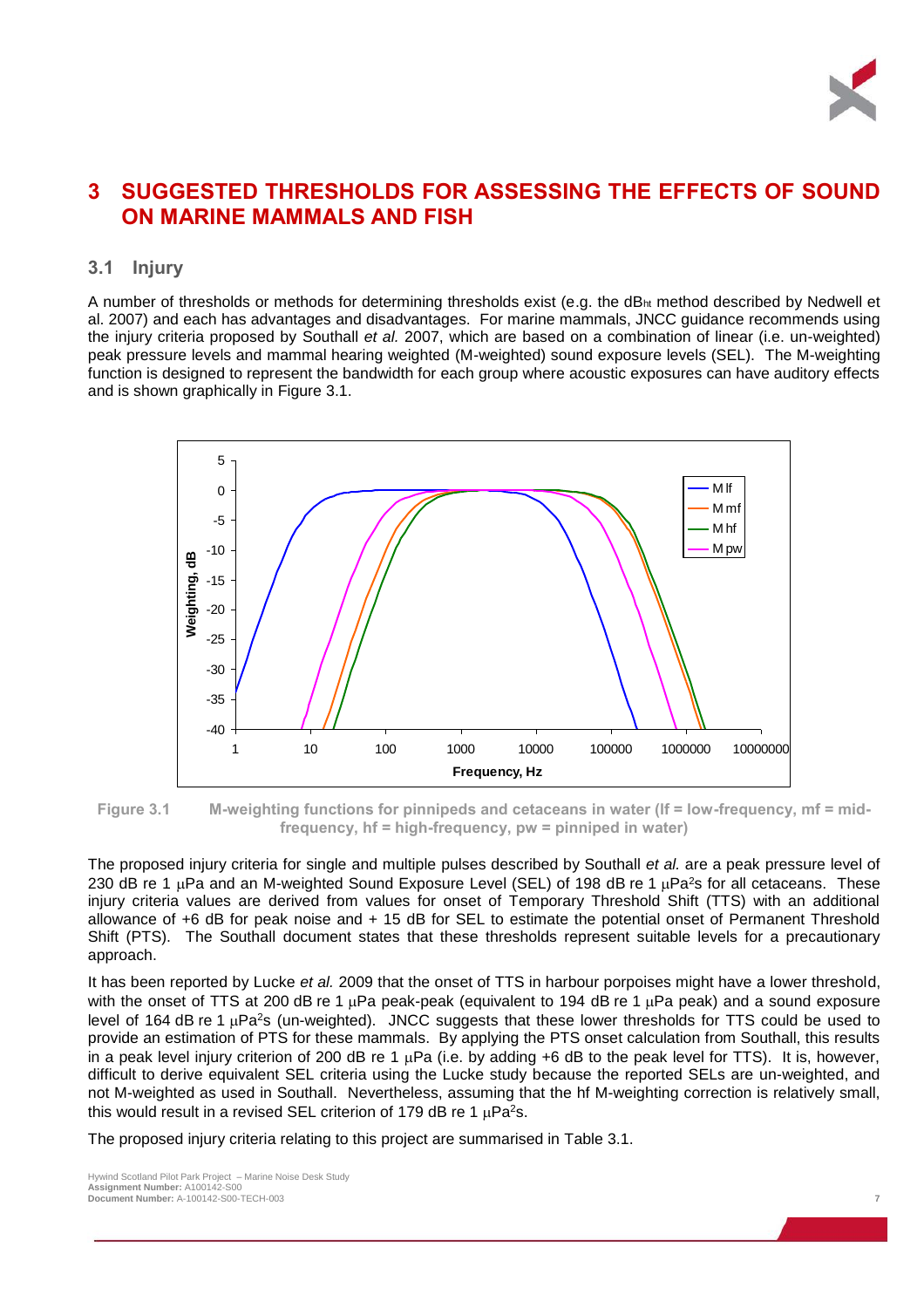

|                               |                           | Injury Criteria - underwater  |                                                         |
|-------------------------------|---------------------------|-------------------------------|---------------------------------------------------------|
| <b>Marine Mammal Group</b>    | Type of sound             | Peak pressure,<br>dB re 1 µPa | SEL, $dB$ re 1 $\mu$ Pa <sup>2</sup> .s<br>(M-weighted) |
|                               | Single or multiple pulses | 230                           | 198                                                     |
| Low-frequency cetaceans       | Non-pulses                | 230                           | 215                                                     |
|                               | Single or multiple pulses | 230                           | 198                                                     |
| Mid-frequency cetaceans       | Non-pulses                | 230                           | 215                                                     |
| High-frequency cetaceans      | Single or multiple pulses | 230                           | 198                                                     |
| (other than harbour porpoise) | Non-pulses                | 230                           | 215                                                     |
|                               | Single or multiple pulses | 200                           | 179                                                     |
| Harbour porpoise              | Non-pulses                | 200                           | 196                                                     |
|                               | Single or multiple pulses | 218                           | 186                                                     |
| Pinnipeds in water            | Non-pulses                | 218                           | 203                                                     |

**Table 3.1 Suggested criteria for onset of injury criteria (per 24 hr period in water)**

#### <span id="page-7-0"></span>**3.2 Mortality**

Few data are available on the mortality of marine species, although there are generalised guidelines on the effects of transient pressure peaks (Parvin, Nedwell, and Harland 2007). These are classified as:

- $>$  Incident peak underwater sound levels  $>$  260 dB re: 1  $\mu$ Pa (peak) always lethal;
- Incident peak underwater sound levels  $> 240$  dB re: 1  $\mu$ Pa (peak) increased likelihood of death/ severe injury; and
- $>$  Incident peak underwater sound levels  $>$  220 dB re: 1  $\mu$ Pa (peak) direct physical injury may occur especially for repeated exposures.

### **3.3 Disturbance**

Beyond the area in which injury may occur, the effect on marine mammal behaviour is the most important measure of impact. The JNCC guidance proposes that a disturbance offence may occur when there is a risk of animals incurring sustained or chronic disruption of behaviour or when animals are displaced from an area, with subsequent redistribution being significantly different from that occurring due to natural variation.

To consider the possibility of a disturbance offence resulting from the project, it is necessary to consider both the likelihood that the sound could cause non-trivial disturbance and the likelihood that the sensitive receptors will be exposed to that sound. Southall et al. (2007) recommended that the only currently feasible way to assess whether a specific sound could cause disturbance is to compare the circumstances of the situation with empirical studies. The JNCC guidance (2010) indicates that a score of 5 or more on the Southall *et al*. (2007) behavioural response severity scale could be significant. The more severe the response on the scale, the lower the amount of time that the animals will tolerate it before there could be significant negative effects on life functions, which would constitute a disturbance under the relevant regulations.

Southall *et al.* (2007) present a summary of observed behavioural responses for various mammal groups exposed to different types of noise (single pulse, multiple pulse and non-pulse). For non-pulsed sound (e.g. operational noise, vessels etc.), the lowest sound pressure level at which a score of 5 or more occurs for low frequency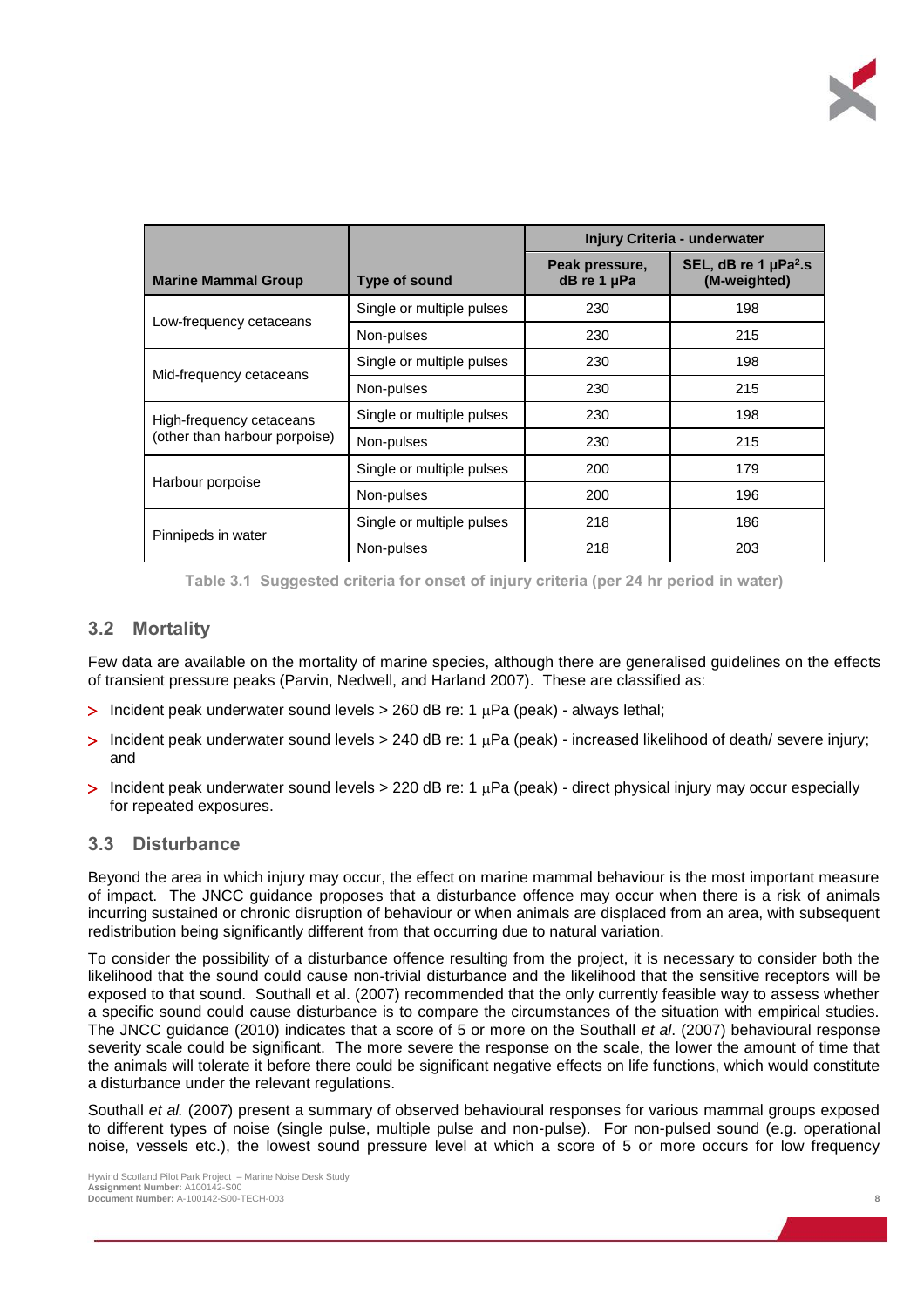

cetaceans is 90 - 100 dB re 1 μPa (rms). This relates to a study involving migrating Gray whales. The only study for Minke wales showed a response score of 3 at a received level of 100 – 110 dB re 1 µPa (rms), with no higher severity score encountered for this species. For mid frequency cetaceans, a response score of 8 was encountered at a received level of 90 - 100 dB re 1 μPa (rms), but this was for one mammal (a sperm whale). For White-beaked dolphin and Atlantic white-sided dolphin, a response score of 3 was encountered for received levels of 110 – 120 dB re 1 μPa (rms), with no higher severity score encountered. For high frequency cetaceans, there are a number of individual response score 6 rankings ranging from 80 dB re 1 μPa (rms) and upwards, but there is a significant increase in the number of mammals responding once the received sound pressure level is greater than 140 dB re 1 μPa (rms).

The Southall *et al.* (2007) document presents a summary of observed behavioural responses due to multiple pulsed sound, although the data is primarily based on responses to seismic exploration activities. Although these datasets contain much relevant data for low-frequency cetaceans, there is no strong data for mid-frequency or high-frequency cetaceans. Low frequency cetaceans other than bow-head whales were typically observed to respond significantly at a received level of 140 – 160 dB re 1 μPa (rms). Behavioural changes at these levels during multiple pulses may have included visible startle response, extended cessation or modification of vocal behaviour, brief cessation of reproductive behaviour or brief / minor separation of females and dependent offspring. The data that is available for mid-frequency cetaceans indicates that some significant response was observed at an sound pressure level of 120 - 130 dB re 1µPa (rms), although the majority of cetaceans in this category did not display behaviours of this severity until exposed to a level of 170 – 180 dB re 1µPa (rms). Furthermore, other midfrequency cetaceans within the same study were observed to have no behavioural response even when exposed to a level of  $170 - 180$  dB re  $1\mu$ Pa (rms).

Clearly, there is much intra-category and perhaps intra-species variability in behavioural response. As such, a conservative approach should be taken to ensure that the most sensitive cetaceans remain protected.

The High Energy Seismic Survey workshop on the effects of seismic sound on marine mammals (HESS, 1997) concluded that behavioural disturbance would most likely occur at sound levels greater than 140 dB re 1 μPa (rms). This workshop drew on studies by Richardson *et al.* 1995 but recognised that there was some degree of variability in reactions between different studies and mammal groups. Although the workshop was concerned with the effects of seismic surveys, it is considered that the findings could be extended to include other types of sound, in the absence of any other strong evidence.

For assessing the likelihood of behavioural effects in fish, use can be made of the dBht(*species*) scale. This is simply a decibel scale reflecting the level above the hearing threshold (i.e. quietest perceptible sound) of that species. A typical scale for predicting the likelihood of disturbance is presented in [Table 3.2.](#page-8-0)

| <b>Noise Level</b>                         | Likelihood of disturbance                                   |
|--------------------------------------------|-------------------------------------------------------------|
| $0-50$ dB <sub>ht</sub> ( <i>Species</i> ) | Low likelihood of disturbance                               |
| 75 dB <sub>ht</sub> (Species)              | Mild avoidance reaction occurs in a majority of individuals |
| 90 dB <sub>ht</sub> (Species)              | Strong avoidance reaction by most individuals               |

**Table 3.2 Quantitative assessment of likelihood of disturbance**

### <span id="page-8-0"></span>**3.4 Summary of Suggested Criteria**

The suggested criteria for assessing the effects of sound on marine mammals and fish are summarised in [Table](#page-9-0)  [3.3.](#page-9-0) The physiological damage criteria for marine mammals refer to those contained in [Table 3.1.](#page-7-0)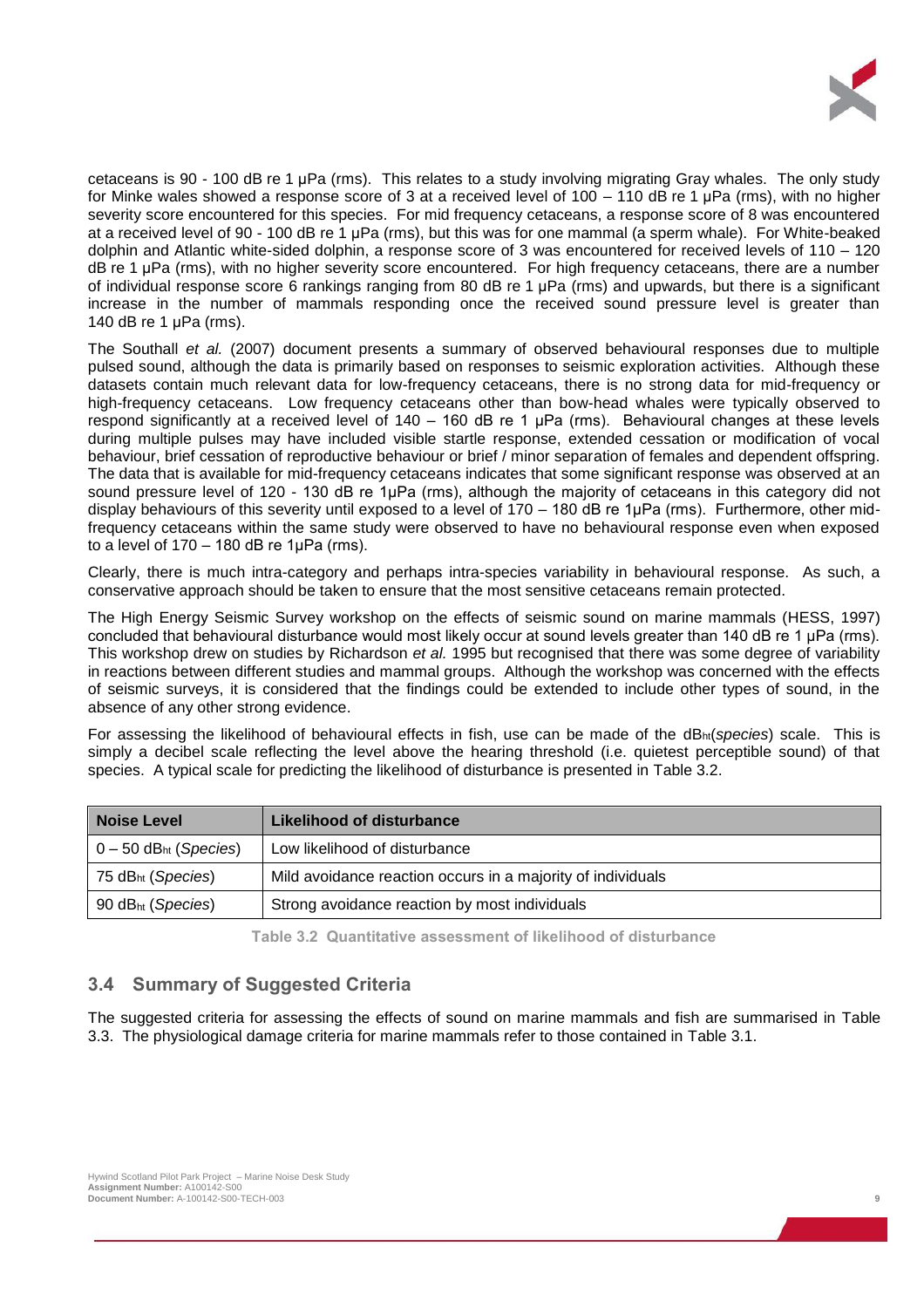

| <b>Species</b>        | No effect                                         | <b>Mild behavioural</b><br>disturbance                                | <b>Strong behavioural</b><br>disturbance                              | Physiological<br>damage                                              |
|-----------------------|---------------------------------------------------|-----------------------------------------------------------------------|-----------------------------------------------------------------------|----------------------------------------------------------------------|
| <b>Marine Mammals</b> | No detectable<br>change in ambient<br>noise level | rms sound pressure<br>level more than<br>140 dB re $1 \mu Pa$         | rms sound pressure<br>level more than<br>160 dB re $1 \mu Pa$         | <b>Exceeds Southall</b><br>criteria for PTS                          |
| Fish                  | No detectable<br>change in ambient<br>noise level | 75 dB <sub>ht</sub> above<br>species specific<br>threshold of hearing | 90 dB <sub>ht</sub> above<br>species specific<br>threshold of hearing | Peak to peak<br>sound pressure<br>level more than<br>240 dB re 1 µPa |

<span id="page-9-0"></span>**Table 3.3 Suggested criteria for assessing effects of sound on marine mammals and fish**

Hywind Scotland Pilot Park Project – Marine Noise Desk Study<br>**Assignment Number:** A100142-S00<br>**Document Number:** A-100142-S00-TECH-003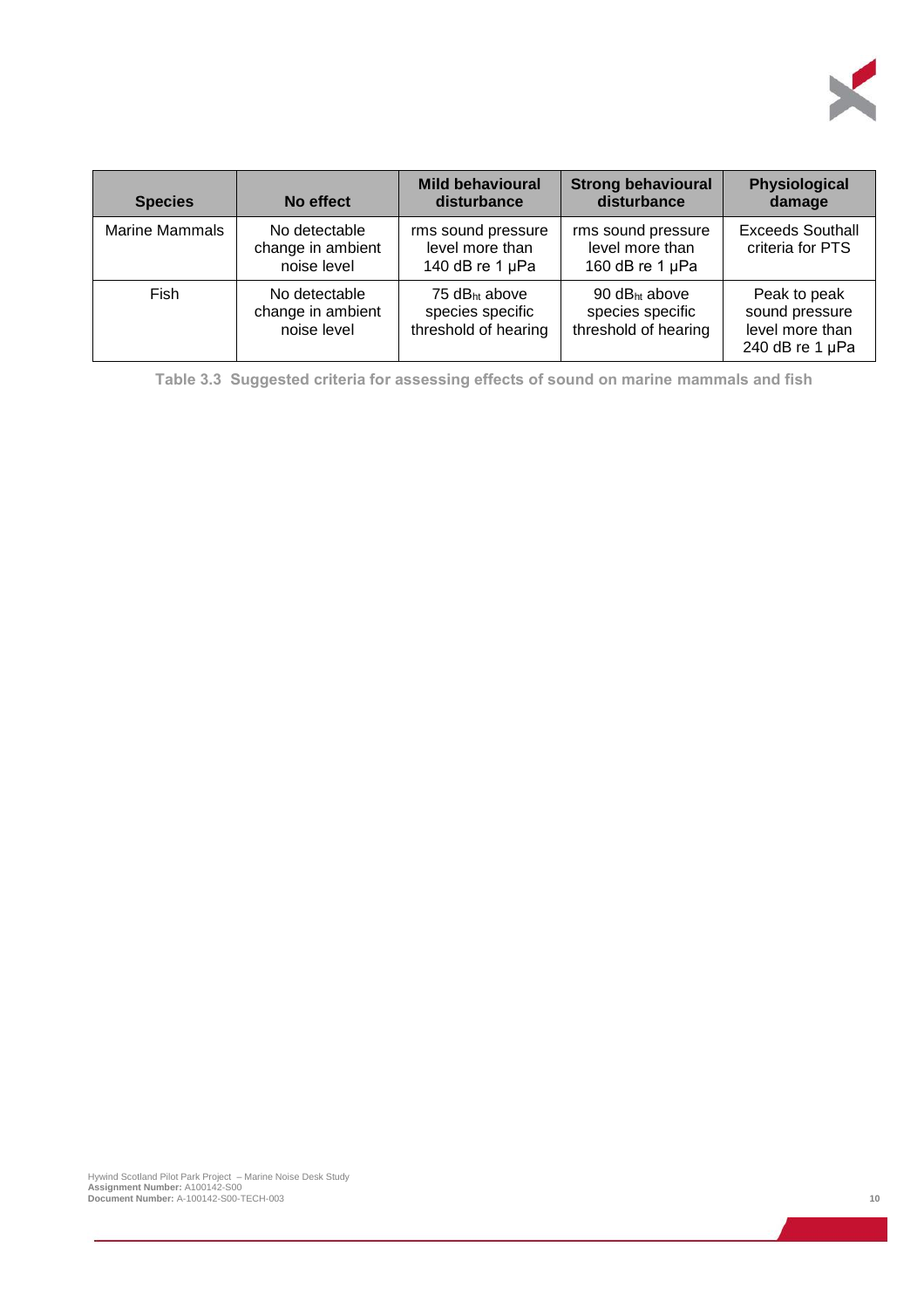

# **4 REVIEW OF 'HYWIND I' UNDERWATER NOISE DATA**

Statoil commissioned Fugro GEOS and Jasco Applied Sciences to undertake underwater noise measurements in the vicinity of the Hywind I installation at a test site north-west of Stavanger, Norway. The purpose of the measurement exercise was to quantify potential underwater noise emissions from the Hywind turbines during operation in order to inform any impact assessments that will be required for the Hywind project sites.

Measurements were undertaken at a test location some 150 m from the main structure and the hydrophone was deployed at a depth of 91 m. Additional background noise level readings were undertaken at a remote control site with comparable natural environmental conditions, 10 km from the Hywind test site. The relative locations of the test site and control site are shown in [Figure 4.1.](#page-10-0)



**Figure 4.1 Location of the recording hydrophones for Hywind and Control.**

<span id="page-10-0"></span>The recording equipment was first deployed on 28<sup>th</sup> March 2011 and recovered on 31st May 2011. The second deployment was on 31<sup>st</sup> May 2011 with recovery on 15<sup>th</sup> August 2011. A total of 148 days recording period was achieved during the project.

The study concluded that:

> The Hywind structure generates a variety of signature components that can be detected above the background noise level. These appear to be related to gear meshing and electrical generation. None of these components exhibited levels that exceeded a power spectral density (PSD) of 115 dB re 1  $\mu$ Pa<sup>2</sup>Hz<sup>-1</sup>.

Hywind Scotland Pilot Park Project – Marine Noise Desk Study **Assignment Number:** A100142-S00 **Document Number:** A-100142-S00-TECH-003 **11**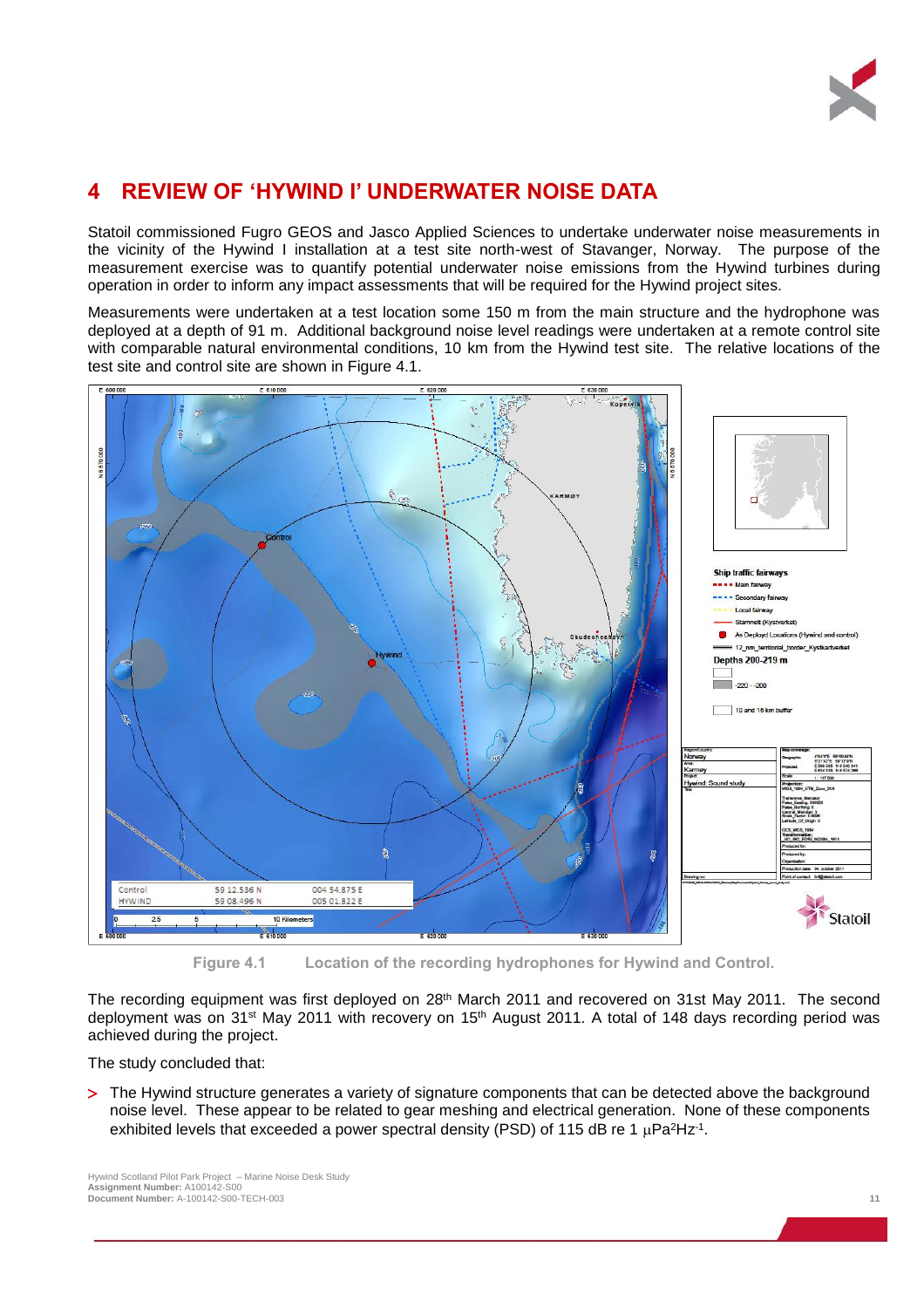

> The Hywind structure produces occasional 'snapping' transients that have received peak levels (at a distance of 150 m) above 160 dB re 1  $\mu$ Pa. The frequency content of the transients extends throughout the recorded frequency range of 0 – 20 kHz. Between 0 and 23 of these transients occurred per day. These transients are thought to be related to tension releases in the mooring system.

Hywind Scotland Pilot Park Project – Marine Noise Desk Study<br>**Assignment Number:** A100142-S00<br>**Document Number:** A-100142-S00-TECH-003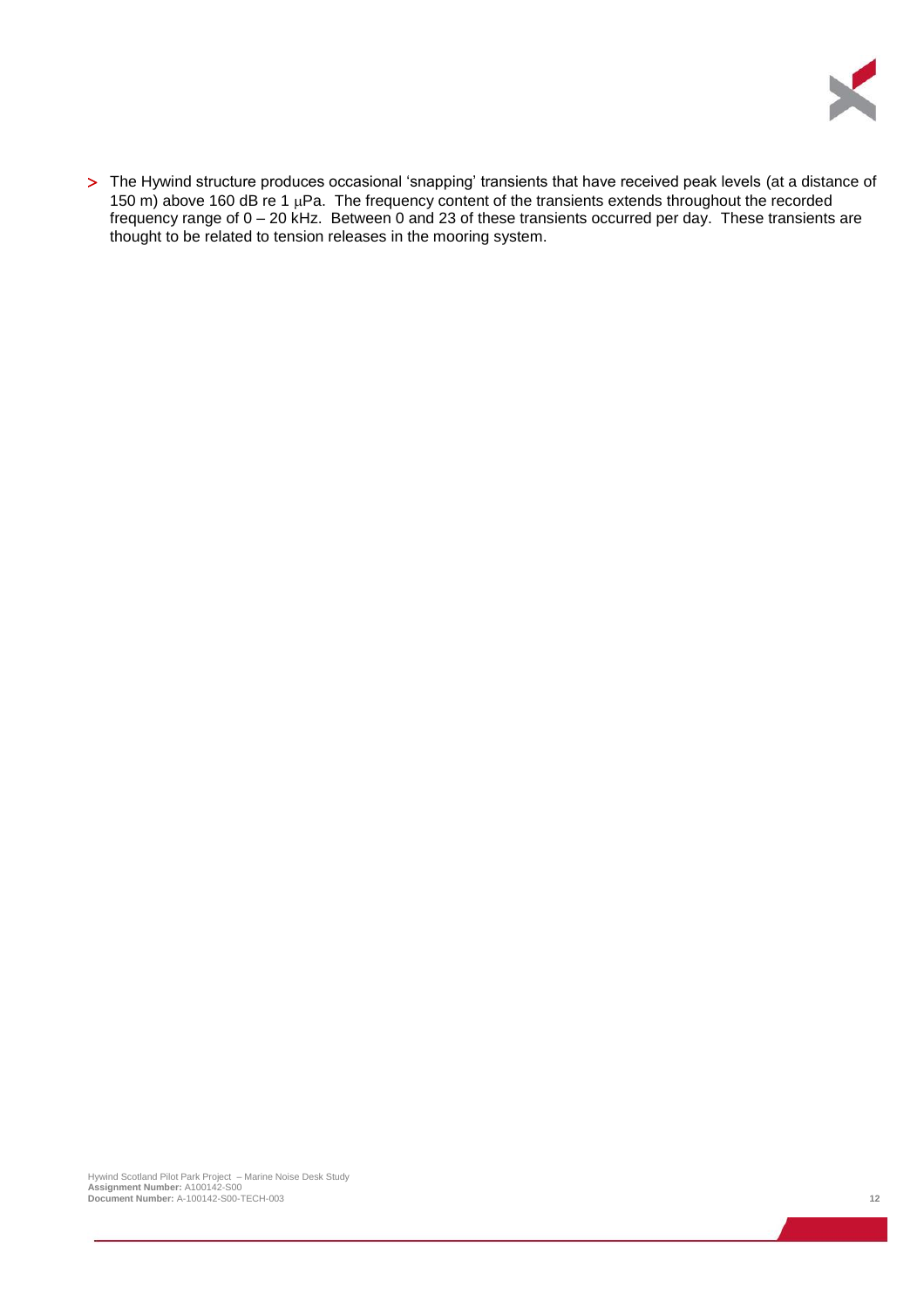

# **5 FURTHER ANALYSIS RELATING TO HYWIND SCOTLAND**

### **5.1 Tonal Sound from Operation**

The operation of the turbine produced tonal noise at a frequency of 25 Hz and harmonics thereof. None of these components exhibited levels that exceeded a power spectral density (PSD) of 115 dB re 1  $\mu$ Pa<sup>2</sup>Hz<sup>-1</sup>. Xodus has performed some simple calculations to convert the PSD plots from the Jasco report into approximate sound pressure level data. PSD levels were converted to sound pressure by applying a frequency bandwidth related correction for the appropriate frequency bin (in this case third octave bands were used). This was then corrected for background noise using the data from the control monitoring point. This analysis shows that the broadband sound pressure level due to operational noise is approximately 119 dB re 1  $\mu$ Pa (rms) at the monitoring point, which was 150 m from the turbine. If it is assumed that the turbines produce a similar level of noise over a 24 hour period then the daily cumulative sound exposure level (SEL) would be 168 dB re 1  $\mu$ Pa<sup>2</sup>s at 1 m

Assuming spherical radiation of sound from the turbine this would result in a "source" sound pressure level of 162 dB re 1  $\mu$ Pa (rms) at 1 m and a "source" SEL of 212 dB re 1  $\mu$ Pa<sup>2</sup>s at 1 m.

This would imply a potential zone of disturbance for marine mammals of approximately  $10 - 15$  m radius around each turbine, which is unlikely to be significant. It is extremely unlikely that injury would occur, even for harbour porpoise (which would need to remain in a radius of a few metres of the turbine for an entire day in order for it to be exposed to a sound exposure level in excess of the injury criterion).

It should be noted that the above analysis is approximate at this time and is based on the Hywind I turbine (i.e. a single 2.3 MW turbine). The Hywind Scotland project is likely to be larger in scale (up to five turbines with a maximum installed capacity of 30 MW) and this will need to be taken into account as part of the EIA.

#### **5.2 Snapping Sound**

The snapping sound, which was attributed to the cables, produced a broadband peak sound pressure level of 160 dB re 1  $\mu$ Pa (peak) at 150 m. Associated 1 minute rms sound pressure levels at the time of these recordings were generally in the range  $120 - 125$  dB re 1  $\mu$ Pa (rms).

The Jasco report does not provide sufficient detail about the snapping sound to covert from peak sound pressure to rms sound pressure and SEL. For transient impulsive sounds, the rule of thumb of a 6 dB difference between peak pressure and rms sound pressure level (which applies to continuous sound) does not hold true. It is therefore necessary (in absence of more detailed data) to make some assumptions about the sound in order to derive estimates of these parameters, for comparison to the various criteria for injury and disturbance.

The snapping sounds are impulsive in nature and it can therefore been assumed that the relationship between the various parameters will be similar to piling noise, which is also impulsive in nature and for which there is a good range of data available. Assuming a T90 time (i.e. the interval which contains 90% of the sound energy) of approximately 0.1 s, it is considered likely that the rms sound pressure level will be approximately 15 dB less than the peak sound pressure level. This would mean that the rms sound pressure level at 150 m would be around 145 dB re 1  $\mu$ Pa (rms) and the SEL per "snap" would be around 135 dB re 1  $\mu$ Pa<sup>2</sup>s.

It is difficult to estimate the sound source level at 1 m due to the physical size of the ropes and chains. The large spread of the chain footprint means that the range from the source to the hydrophone is unknown and it is unlikely that the propagation can be treated as simply spherical spreading of sound.

The snapping events were found to occur up to 23 times per day for a single turbine. Assuming that multiple turbines could cause snapping sounds at the same rate under similar conditions, this could mean up to 140 snapping events per day (assuming 6 turbines). It is not possible at this time to predict the regularity and temporal spacing of such events. Nevertheless, a simple calculation shows that the potential cumulative SEL over a 24 hour period would be around 157 dB re 1  $\mu$ Pa<sup>2</sup>s at 150 m from the turbine. This is well below the onset criteria for injury to marine mammals. It is possible that the peak pressure level could exceed the injury criteria for harbour porpoise at very close range, although further analysis will be required to determine how likely this is to occur.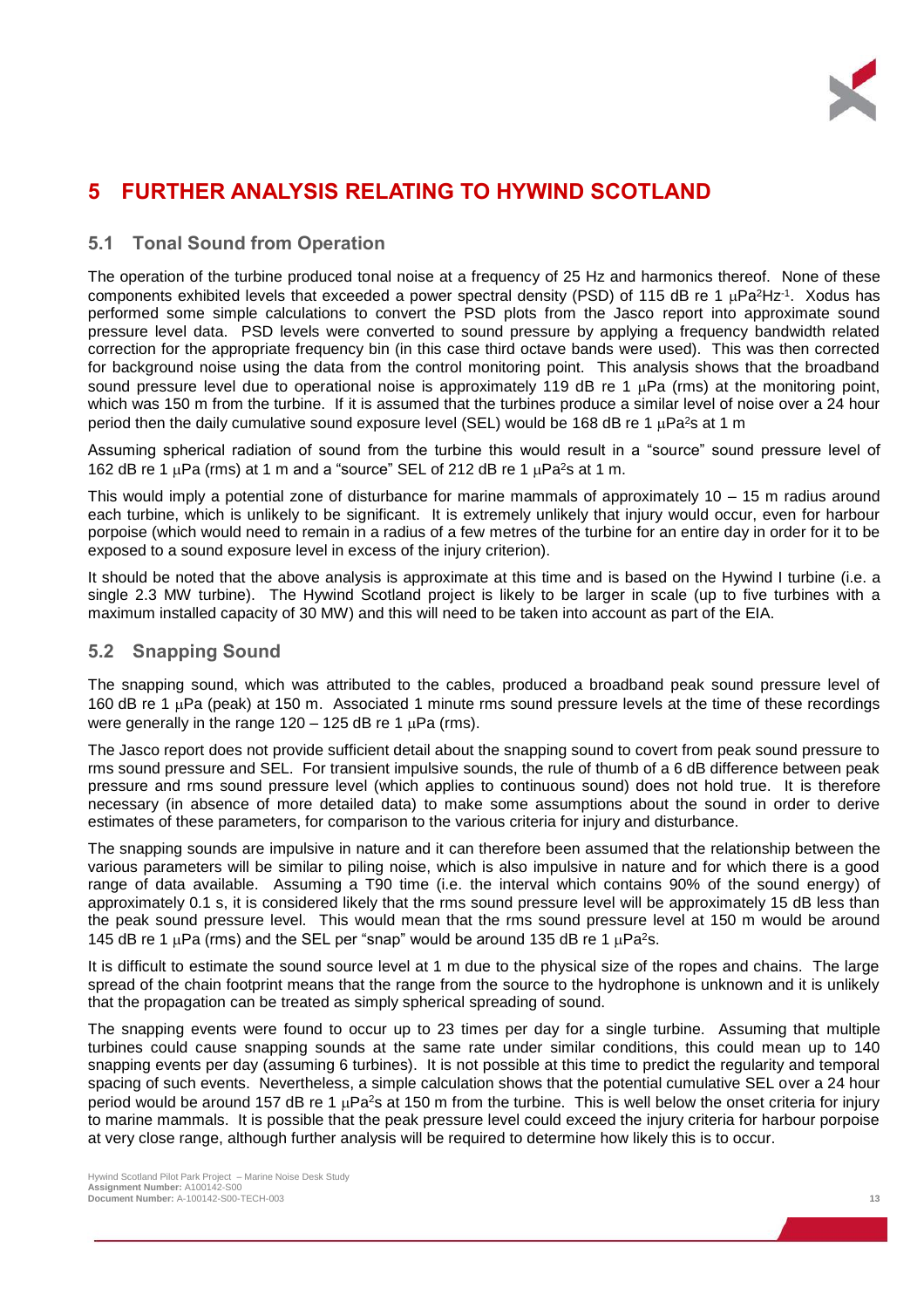

In terms of disturbance, it is estimated that the 140 dB re 1  $\mu$ Pa (rms) criterion for mild behavioural disturbance would be exceeded at a range of up to approximately 250 m from each turbine, although this is a ballpark figure at this time. The potential disturbance zone is unlikely to overlap spatially between the turbines given the proposed turbine spacing of up to 1 km. It should be noted that the snapping sound will not occur with a known regularity and are unlikely to occur for all turbines at the same time. It is therefore difficult to estimate the cumulative effect of multiple turbines. These issues will need to be considered in more detail for the EIA.

It must be emphasised that the above analysis is very approximate at this time due to the various unknown quantities and potential errors involved (unknown propagation correction, unknown rms to peak correction, unknown T90 time). It is therefore recommend that additional data analysis is undertaken including inspection of the time series to derive rms(T90) and SEL levels for snapping events.

It is understood that there are potential mitigation measures being investigated to reduce or eliminate the chain snapping sounds. This includes investigating the use of rubber coatings over the chains and use of fibre ropes as an alternative.

### **5.3 Construction and Installation**

There is potential for installation vessels and other equipment to produce noise during installation of the anchors, anchor lines, turbines and power cables. This includes use of vessels (especially if DP is required), seabed survey (e.g. sub bottom surveys) and potentially seabed preparation equipment, including use of equipment such as long baseline transponders if required.

If DP vessels are used, there is potential that the zone for disturbance to marine mammals could extend over several kilometres, but these will be temporary noise sources. It should be noted that there is considerable variation in noise signature and levels between different vessels and even for different operating conditions. Whilst it is possible to try to utilise quieter vessels for installation, experience shows that underwater noise data is not available for many survey and installation vessels.

It will be important to ensure that all construction and installation noise sources are taken into account in the EIA.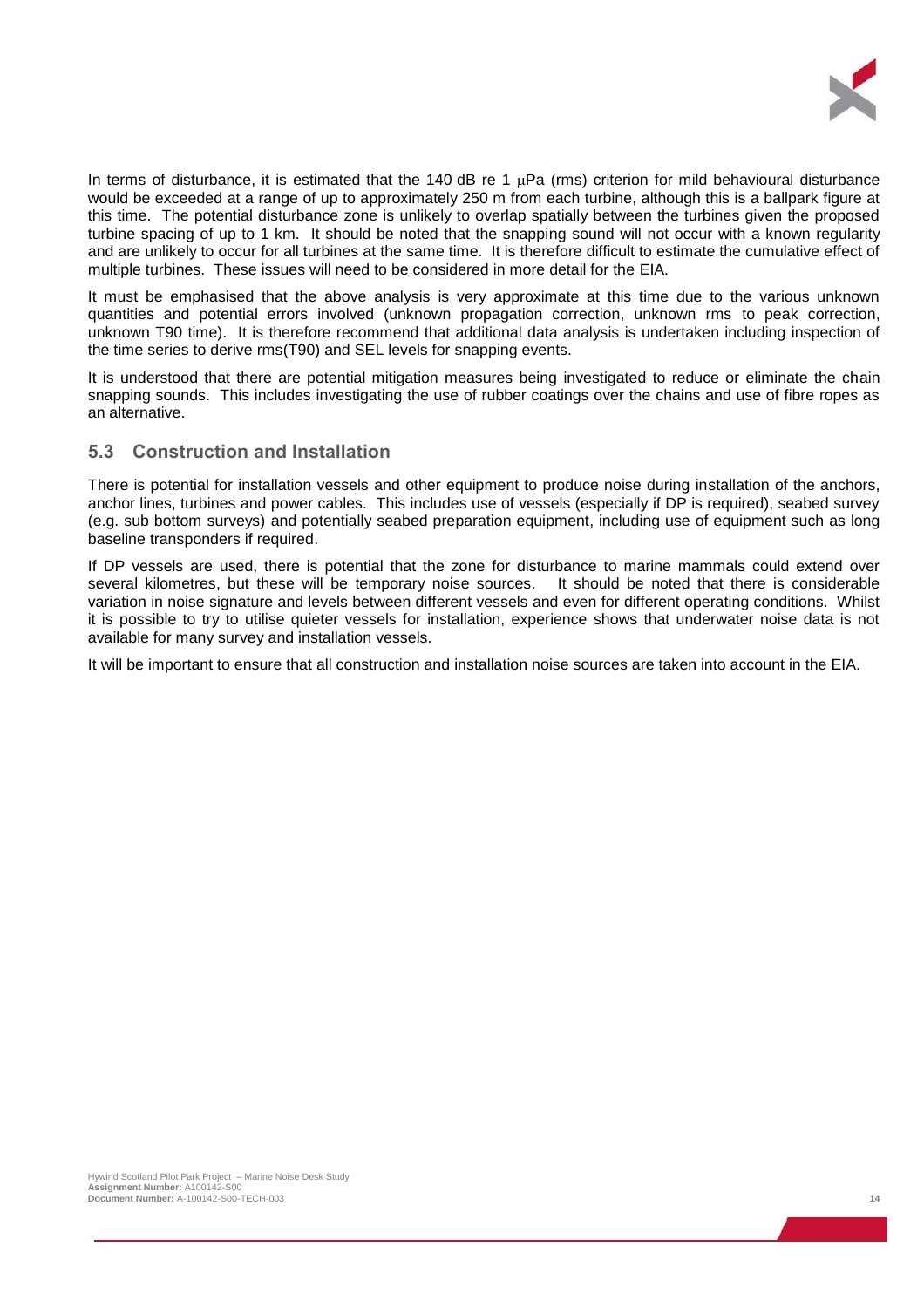

# **6 DATA REQUEST**

In order to inform further analysis that will be required for the EIA the following additional data will be required.

### **6.1 Operational Noise Data Request**

It will be important to obtain additional information and analysis relating to the snapping sound. The following information is requested:

- Time history data for the snapping events (preferably in numerical text format);
- > Estimates of T90 times for the snapping events;
- > Rms(T90) sound pressure levels for the snapping events;
- > SELs for the snapping events, preferably presented in third-octave bands.

### **6.2 Construction and Assembly Noise Data Request**

The following information is requested for the construction noise assessment:

- > Construction and installation methodology;
- Construction and installation schedule;
- > Details of potential vessels to be used including requirements for DP/thrusters;
- Details for any other sources of marine sound, such as transponders, seabed preparation etc.

It may also be necessary to assess the effects of airborne sound on marine mammals (e.g. otters, pinnipeds) and birds, especially for any cable landfall / pull ashore operations, if required. Airborne noise data for any equipment operating onshore or near-shore should therefore also be provided.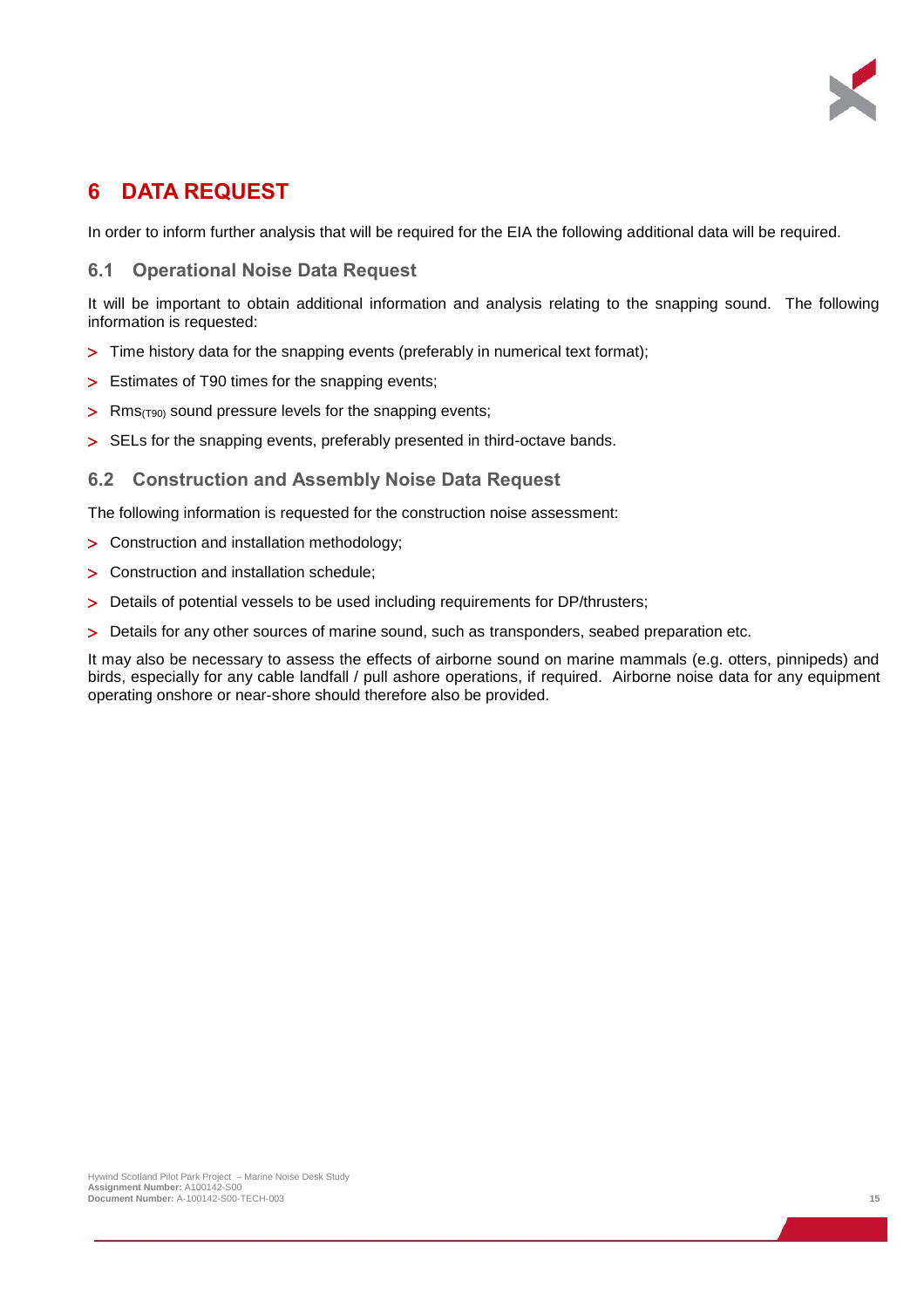

# **7 CONCLUSIONS**

This report has presented an initial high level overview of potential impacts due to underwater noise during the construction and operation of the Hywind Scotland pilot park. In particular, this report reviews the underwater noise measurements and analysis previously undertaken by Statoil on the Hywind I demonstration unit to assess operational noise from the turbines and makes recommendations for how these should be covered as part of the EIA in terms of marine noise. It is concluded that:

- > The potential zone of disturbance for marine mammals due to continuous operational noise is estimated to be approximately 10 – 15 m radius around each turbine (assuming a 2.3 MW turbine), which is unlikely to be significant.
- It is extremely unlikely that injury would occur for any marine mammals as a result of the continuous sound.
- The snapping sounds are impulsive in nature and, assuming that multiple turbines could cause snapping sounds at the same rate under similar conditions, this could mean up to 140 snapping events per day (assuming 6 turbines).
- > There is a lack of data presented in the reports for the Hywind I noise surveys regarding the snapping sound, resulting in considerable uncertainty in assessing the potential for these sounds to affect marine wildlife. Based on the information available, it is considered unlikely that the SEL criteria for injury to marine mammals will be exceeded, although there is a possibility that the peak pressure level criteria could be exceeded at very close range.
- > In terms of disturbance, it is estimated that the criterion for mild behavioural disturbance would be exceeded at a range of up to approximately 250 m from each turbine, although this is a ballpark figure at this time.
- > The potential disturbance zone is unlikely to overlap spatially between the turbines given the proposed turbine spacing of up to 1 km and the snapping sound is unlikely to occur for all turbines at the same time.
- There is potential for installation vessels and other equipment to produce noise during installation of the anchors, anchor lines, turbines and power cables. This includes use of vessels (especially if DP is required), seabed survey (e.g. sub bottom surveys) and potentially seabed preparation equipment, including use of equipment such as long baseline transponders if required.
- If DP vessels are used, there is potential that the zone for disturbance to marine mammals could extend over several kilometres, but these will be temporary noise sources.
- > A data request has been provided to allow analysis of the above issues as part of the EIA.